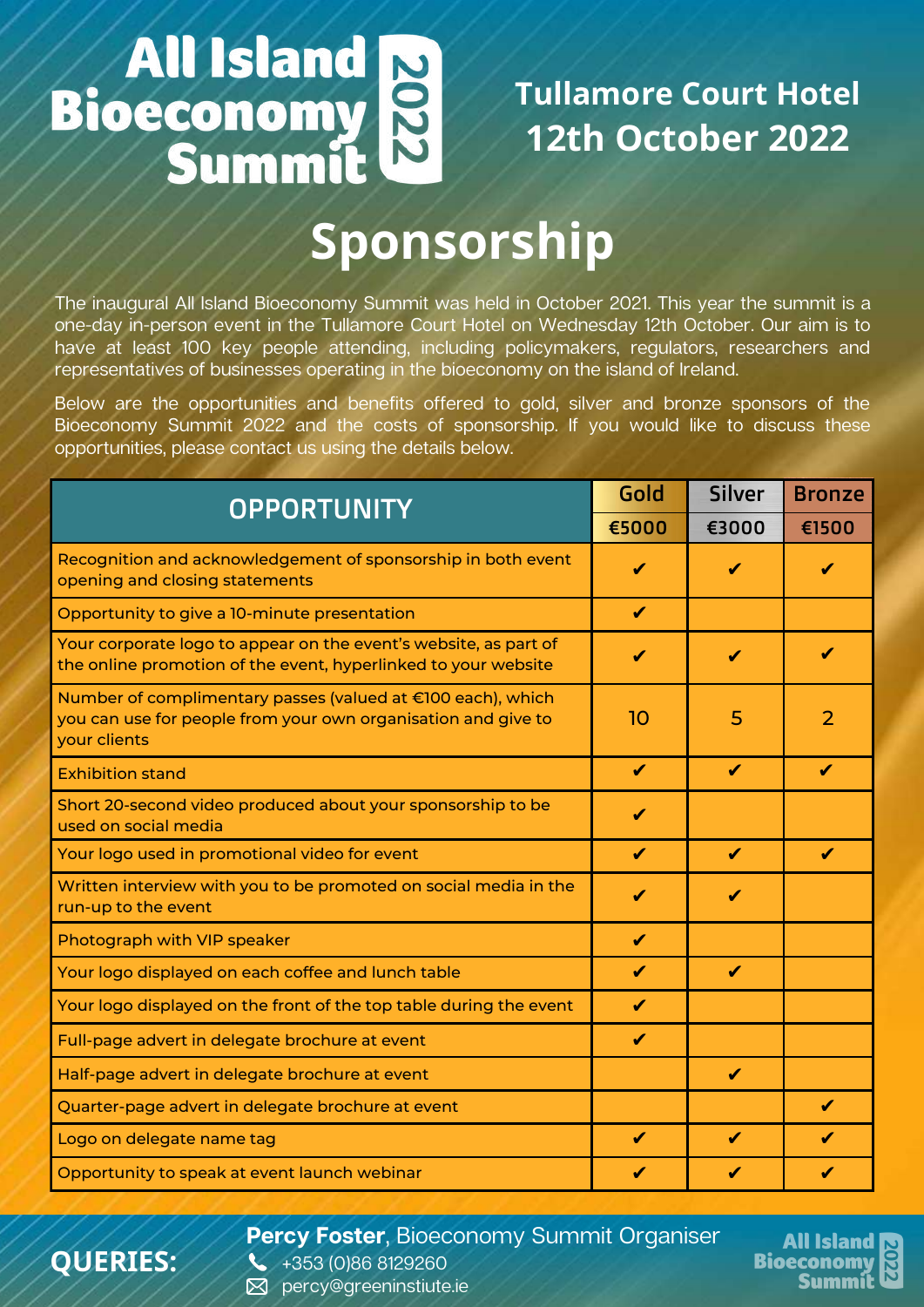# **Exercise Service**<br>Bioeconomy<br>Summit

## **All Island Event**

*82% of people surveyed at the 2021 summit said they would attend a one-day event in 2022*

## **Testimonials**

"The particular mix of speakers and topics was very well thought out; we were given valuable insights from a wide range of perspectives within the bioeconomy." *Jeni Meade, Communications & Sustainability Manager, Meade Farm Group*

"A very informative week with an intuitive format and a versatile facility for catching up on any presentations missed."

*Michael Dineen, MF Dineen & Co. Ltd*

"Helped very much for a quick information in the area of Bioeconomy." *Josef Barth, Germany*

"Informative and educational." *Richard Curtin, Bord Iascaigh Mhara*

"Excellent summit, which opened up my eyes to the wider bioeconomy in Ireland." *Ronan Duffy, Composting Consultant*

"The bioeconomy is an integral part of Ireland's future and agencies such as the Green Institute and the Irish Bioeconomy Foundation are invaluable resources to encourage the adoption of this bioeconomy."

*Maurice Ryan, Green Belt*

"High calibre of speakers and presentations, I'll certainly be attending next year." *Paul O'Connor, Seaweed Ltd.*

"Ireland's 2021 National Bioeconomy Summit was terrific for catching up with everyone on the sector and finding opportunities for working together." *James Cogan, ClonBio Group*

"The National Bioeconomy Summit was an excellent event with very interesting speakers and presentations. The summit showed the significant potential there is for development of the sector, the opportunities that exist and the key role Bioenergy has to play in the circular Bioeconomy." *Seán Finan, CEO, Irish BioEnergy Association*



**Percy Foster**, Bioeconomy Summit Organiser

**All Island Bioeconom** Summí